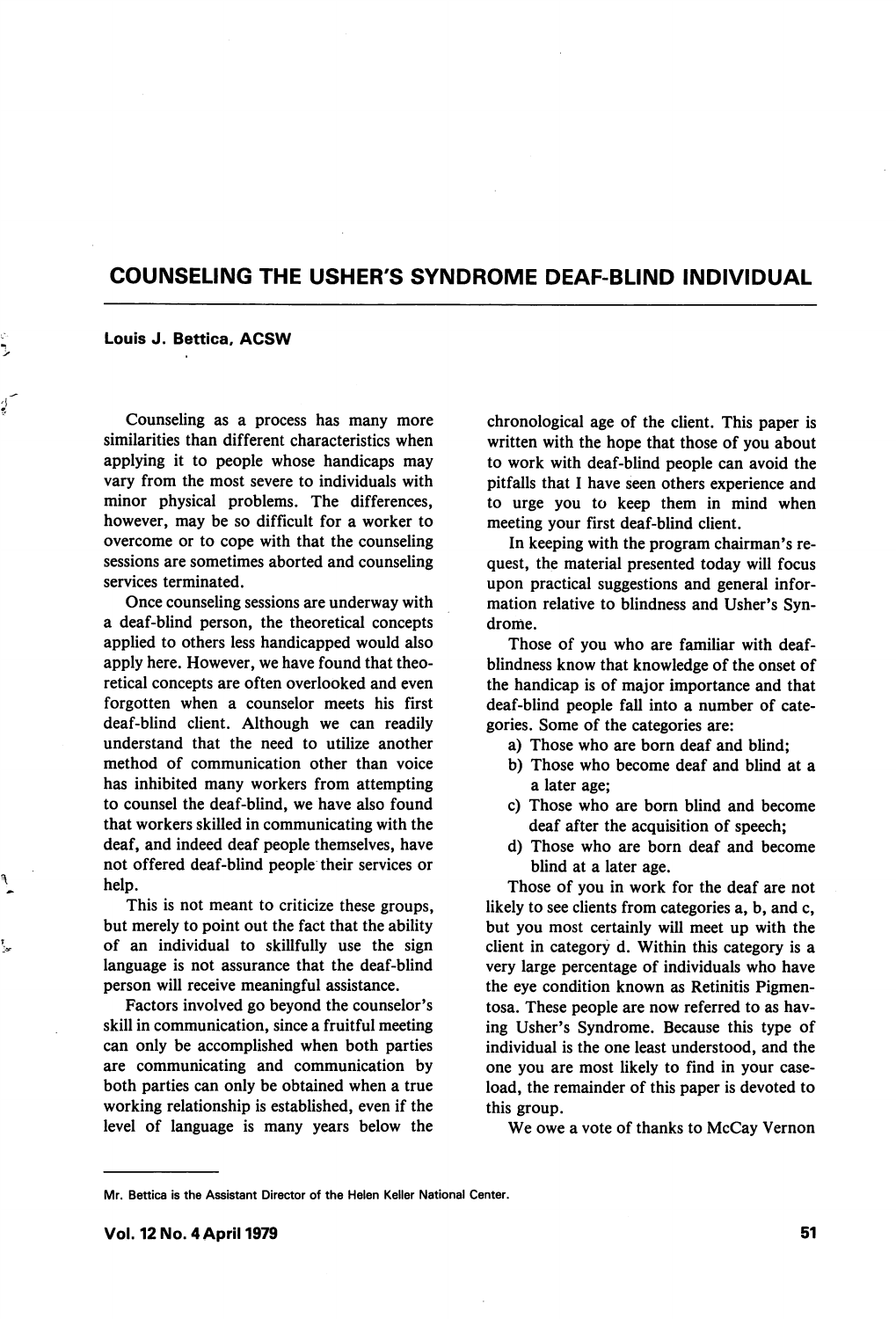for bringing this condition to the attention of workers for the deaf. Generally, I also believe that workers for the deaf should have a sense of gratitude to the workers for the blind for their efforts in the rendering of services to those deaf-blind people who are brought to their attention.

The definitions of deafness and blindness for this paper on Usher's Syndrome and the ones used as a criteria for the entrance of trainees into the Helen Keller National Center for Deaf-Blind Youths and Adults are as follows:

- Deafness The inability to understand connected discourse.
- Blindness Briefly described, is having no better than 20/200 in the better eye, or no better than 20° field of vision if the visual acuity is better than 20/200.

The counselor serving the deaf, like others, prepares himself for the first meeting by reviewing the information available to him. A very important part of this case record is the medical information. This provides the counselor with objective information about the client's general physical condition. It should also provide the counselor with an ob jective appraisal of the individual's eye situa tion. Unfortunately, this is not always the case. All too often the M.D. giving the general physical examination merely gives the appli cant a vision screening test. Therefore, he can not recognize the fact that the applicant's field of vision is not normal and is, in fact, deterio rating to such a degree that the possibility of total blindness can be 10 or 15 years away.

The Helen Keller National Center for Deaf-Blind Youths and Adults has always recom mended that schools for the deaf and state agencies sponsoring education or training for the deaf provide each deaf person with an ophthalmological examination as part of their routine examination.

Taking a close look at the report, you learn that your client has had a special eye examina tion revealing that he has Retinitis Pigmentosa with a visual acuity of 20/30 and restricted fields less than 20°. Being curious and in terested in your client, you will want to learn

what this means. Upon investigation, you will learn that Retinitis Pigmentosa is an eye disease which gradually leads to total blindness. Although some people who have hearing loss may continue to have vision until very late in life, others may become totally blind at much earlier ages.

After many years of experience in working with several hundred people with Usher's Syn drome, we have observed that among those who are deaf, it appears that the more severe the loss of hearing at birth, the earlier is the onset of visual loss and ultimate total blind ness. It is congenital and hereditary and the person with Usher's Syndrome (total deafness from birth and Retinitis Pigmentosa) will generally start to be affected about the age of 11 or 12. The first symptom is that the in dividual begins to have difficulty at night and some difficulty in adapting to the changes of light. Although a decrease in the field of vision may occur as early as 11 or 12 years, this may go undetected since the customary routine screening merely tests an individual's visual acuity.

Having this information and learning that your client has some remaining vision, every effort on your part should be made to utilize this remaining vision and you should closely, but unobtrusively, observe how he functions visually in your presence. The first few minutes of your contact set a tone for understanding and a mutual working atmosphere. This may be the first professional meeting your client has had with someone who recognizes his eye con dition. I might add here that failure at this meeting may see the client's efforts at receiving help diminish, if not disappear completely.

Some practical suggestions are as follows: go out to meet the client rather than have him sent to your office; upon meeting him, offer a handshake, a nod of welcome and ask him to follow you to the office; walk in front of him if this is possible; if you walk side by side, don't be alarmed if he tends to head toward you; once in the office, place an ash tray near him if he smokes, don't let him search for it; if you have a window behind you, watch his reaction to the light; most likely cutting down the light by adjusting the blinds would be helpful and

٦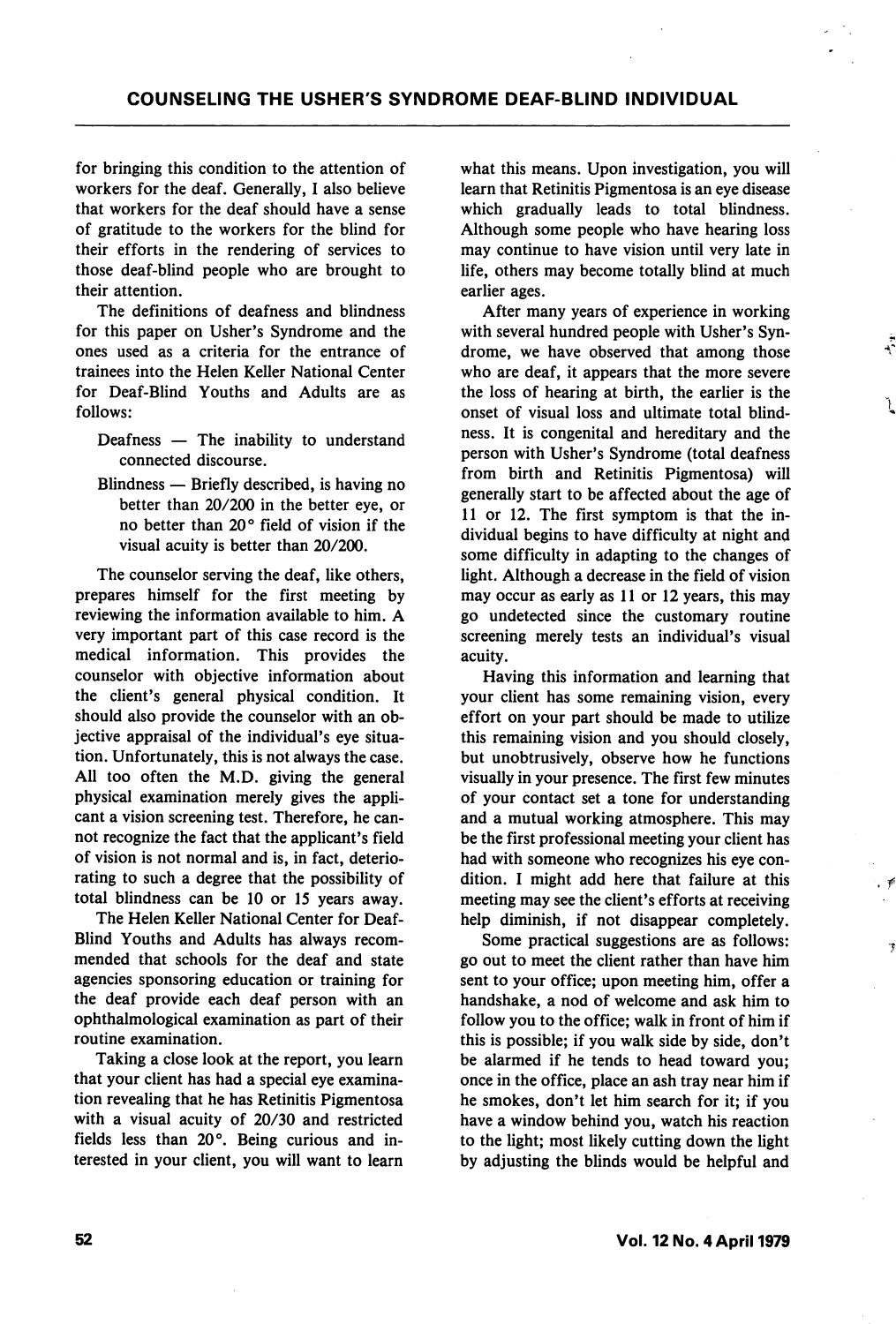more comfortable for him; and it would let him know that you are acquainted with his eye condition and have some concern for his com fort.

This is a point where some counselors with communication skills have failed at communi cating effectively with other individuals with Usher's Syndrome. Right at this point you must remember the fact that he only has cen tral vision (as mentioned earlier). You must remember that with his narrow field, the closer you sit, the narrower his field of vision will ap pear. It becomes necessary then to restrict your signs to a smaller area rather than waving your arms and, of course, in close proximity to your face, in order to take advantage of any lipreading skill he may have. Any movement of your hands from this position may be only a meaningless gesture to him and an important idea may have been overlooked. You must make sure that he understands. Sometimes the client is embarrassed or inwardly becomes annoyed at the inept communication and takes the easiest way out and nods yes, yes, yes, and secretly wishes he could leave. If the client's sight is so poor as to make it impossible for him to visually read the sign language, efforts should be made to help him to tactually com municate with you. The One Hand Manual Alphabet lends itself very well to tactual perception by having the client cup one or both hands over your hand while spelling out every word. It is also possible to receive the sign language tactually by having the client feel both your hands while you use sign language with him.

Ĵ

ò,

I don't think I need to mention to you the language and vocabulary gaps that are found among many deaf people. The one with Usher's Syndrome is no exception. However, in addition to this language gap, he may have other serious gaps because of the type of sedentary life he has been forced to lead due to his eye condition and without benefit of any successful counseling. This client throughout his teen years may have had little, if any, social intercourse because of his inability to see well at night, making travel at night impossible. He may also have had very limited opportunities for conversation other than at school and he may never have had any constructive discus sion relative to his eye condition or future plans.

Now the counselor is faced with an individ ual who is totally deaf, and has this eye condi tion which will lead to total blindness. He may deny or not fully understand his problem, and is looking for work.

You are at the point now where good com munication has been established; the client recognizes your interest and desire to be helpful and discussion is to start relative to employment. It is here, regardless of your feel ings, that it becomes important for the counselor to learn from the client himself what he knows about his eye condition. Honesty at this time is important and ethics forbid any counselor to lie to his client, although our ex perience indicates that the truth has often been kept from this individual.

The counselor need not feel that he is taking the place of an eye doctor, but with empathy and care, tries to help or counsel the individual toward understanding his situation so that appropriate help can be obtained for him which conceivably could lead to successful and satisfying employment. Since your client by this time is aware that you have some know ledge of his poor vision, it may be the ap propriate time to start a discussion relative to this condition.

Perhaps the questioning should follow by asking the client to tell you what he knows about his eye condition. If the client is vague or if he is unfamiliar with his eye condition, it would be wise to have him try to explain to you the difficulties he has with his vision and con tinue to assure him that the questioning is real ly for his benefit. It is important, at this time, to try to have him review his functioning over a period of several years, and this may help him recognize the fact that his vision has become worse within the past few years. Here, he may start showing concern about the future. At this point, if not earlier, the counselor should ask him what he has learned about his eye condi tion from his eye doctor. In some instances, the client will report that the eye doctor has informed him that his vision is uncorrectable with glasses and most likely will worsen in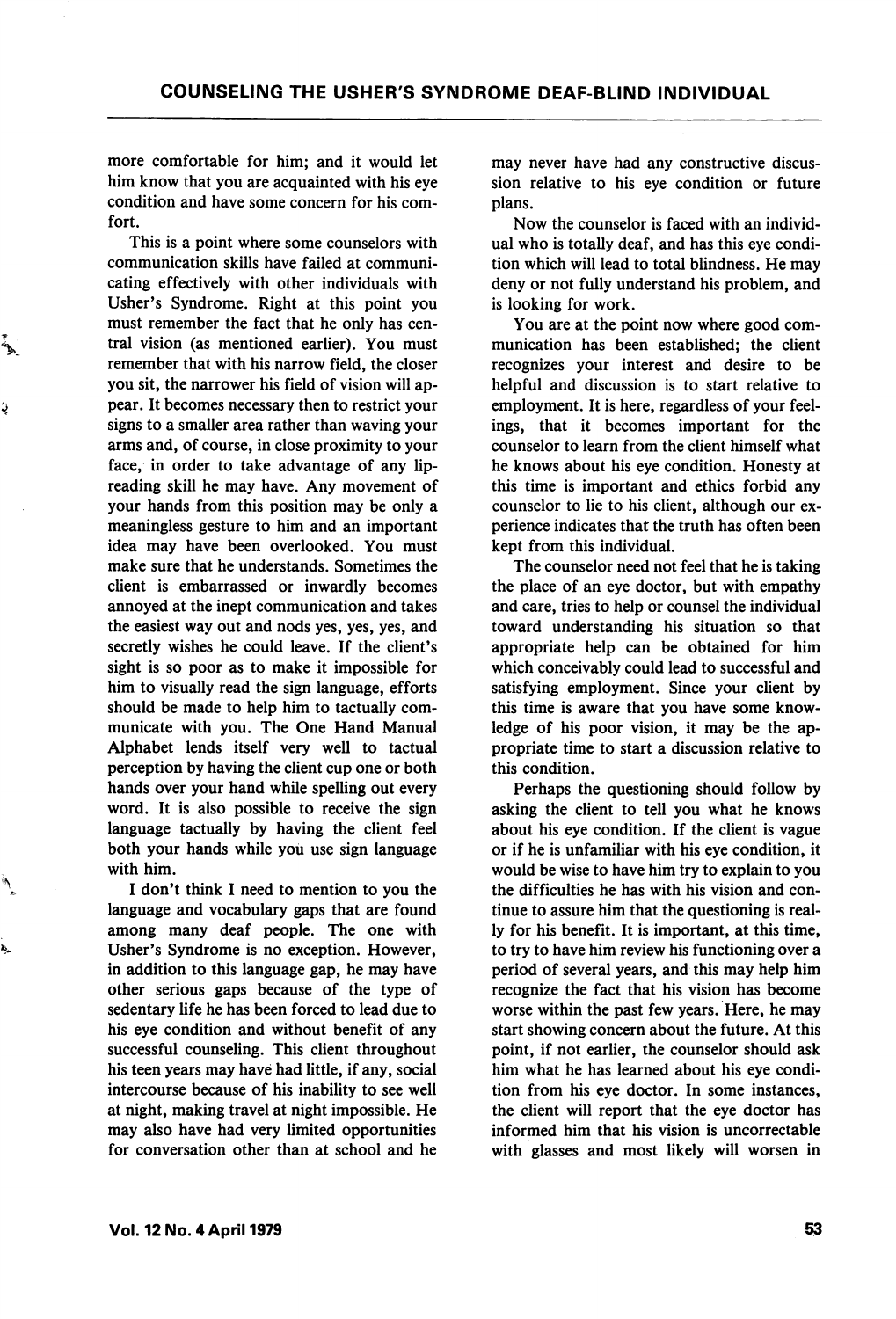time. If he provides this information, the counselor can become involved with planning since planning has to take into consideration his worsening vision.

All too often eye doctors who have had no experience in examining deaf people with such an eye condition, and who may also be over whelmed by the communication problem, or assume that the eye examination is routine, seldom discuss the pathology with the client. This lack of information can easily feed into the client's need to deny the problem or his need to hope that his vision can and will im prove. There have been instances when a doctor sees a young man with this condition and is really so sympathetically overwhelmed that he leaves the client with the belief that his vision will remain stable or will actually im prove. To add to this, some counselors have also mistakenly thought that the avoidance of the subject matter was prudent. We have seen many individuals who have suffered a good deal as a result of this misinformation and poor counseling. As a result of this poor counseling, clients have wasted years waiting for the improvement that will never materialize.

If the relationship at this point is a solid one, the client may ask or even appeal for in formation. Since the counselor is not an eye doctor, he can discuss this in terms of what he knows about the eye condition, utilizing every lead the client has given him up to this point.

If, however, the client is reluctant to discuss his condition or refuses to accept the informa tion given to him by the counselor, it is sug gested that he be sent to an eye doctor for another examination, including a field test, and a specific request to inform the client of his situation. A friend, an interpreter, or even the counselor should accompany the client during this visit to assist the doctor with the ex amination and to make sure the client is given the information and has an opportunity to ask questions. It does not take much imagination to realize that this information can be trau matic, but we have found that people do have more strength than is usually attributed to them. Some clients need time to go through a mourning period. Others might have been through a period of mourning and this exami

nation confirms what they already knew and now may actually be ready for a constructive discussion relative to rehabilitation and employment. The Helen Keller National Center for Deaf-Blind Youths and Adults is prepared to be helpful by providing its training facilities at Sands Point, New York, and con sultation services through its eight Regional Representatives. Other agencies, some affili ated with the Helen Keller National Center, are also prepared to be helpful. It may be advisable to initially contact the state agency offering services to the blind in order to seek their cooperation in a joint effort.

This is merely a brief description of prac tical suggestions which I hope will encourage counselors to get started and ultimately to gain skill and experience.

In summary, deaf-blind people can benefit from counseling services when the counselor is capable of demonstrating to the client that he understands the severity of the handicap, but despite this, he also conveys to the client that regardless of the difficulties that are ahead, the client and he will plan the future together and no longer will the client have to face the future alone.

#### QUESTIONS AND ANSWERS

Q: What types of jobs are being performed by deaf-blind people?

A: This is a question often asked by workers in both adult and children's programs. The Helen Keller National Center has been hesitant about publishing such a list, but in view of the number of queries received, we are planning to do this in the issue of  $NAT-CENT$ NEWS.

In presenting this list, workers must be cau tioned to think of it as information relative to the types of work that some deaf-blind persons are employed in at the present time. There is always the danger that this list may be used as a stereotyped guideline, and that some' workers may plan to train a deaf-blind person to operate a drill press just because others are do ing it, rather than completely exploring the in dividual's abilities that can be developed to perform a variety of operations.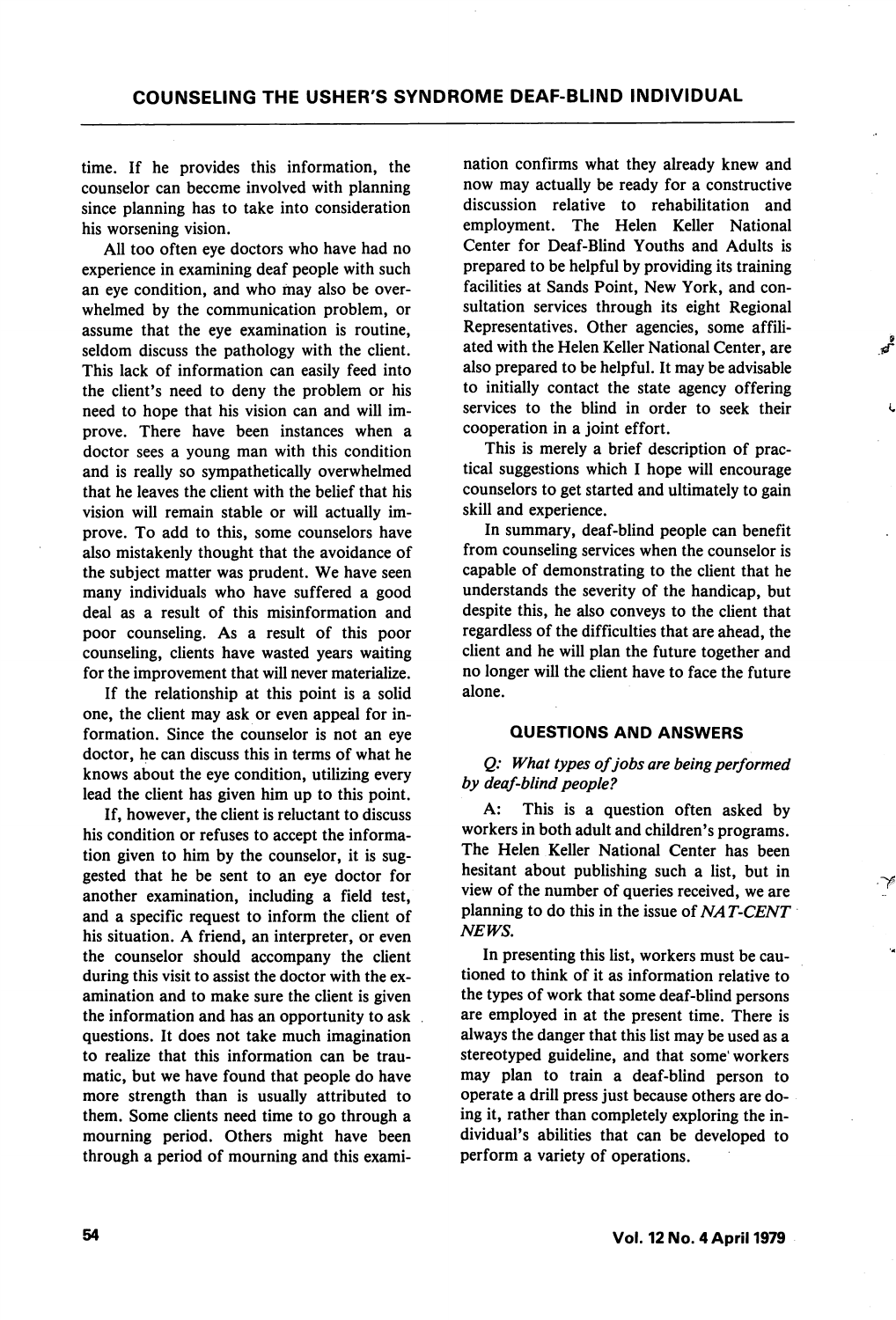Teachers of deaf-blind children often ask the above question in the interest of preparing their students for a specific job. It is more logical to develop those attributes of good work habits which will be important to the in dividual's potentials and work skills. There are more jobs lost because of poor work habits and attitudes than because of poor production performance.

A list is just a list; but imagination, perse verance, and faith in the people we serve are paramount characteristics professional workers must have to insure the best opportunities for each person served.

# JOBS FOR DEAF-BUND PEOPLE

by Robert J. Prause, Placement Specialist

In the last issue of NAT-CENTNEWS, Mr. Louis J. Bettica, Assistant Director, discussed the question: "What types of jobs are being performed by deaf-blind individuals?" In re ply, he mentioned that a list would be published in this issue. However, it will not be a complete list, but rather a compilation of jobs known to us that are being performed by deaf-blind per sons throughout the United States.

The various occupations of deaf-blind people range from the professional to workers in sheltered workshops. These individuals have demonstrated abilities and skills necessary for performing required tasks. Their skills were learned through an academic program and/or vocational rehabilitation training program, whereby the individual learned transferrable abilities and skills.

Mr. Bettica warned that listing jobs could be harmful and misleading if an individual's skills and abilities are not matched to the requirements of the job he wishes to enter. For example, a drill-press job is one which could easily be stereotyped as an occupation for the deaf-blind. This is a job currently being per formed by a deaf-blind worker who operates both a single-spindle and multiple-spindle drill press. It should be noted that the kinds of coordination and perception required in per forming on this job are the same as those re quired in performing a number of similar jobs. The worker must have good bimanual coordi nation, good finger dexterity and finger con trol, good spatial perception, and the ability to work with moving parts, oil and grease. He must be able to tolerate dust and metal chips.

However, when examining the job title of the "drill-press operator," one finds two basic differences. When operating the single-spindle drill press, the pressure is less on the operator's arm as compared to the greater pressure when operating a multiple-spindle drill press. The other difference is that the single-spindle drill requires this operator to sit, whereas the multiple-spindle drill requires the operator to stand. Before placing an individual at any job, one must look at the individual's transferrable abilities and skills, as well as the general medical, ophthamological, audiological, and other diagnostic reports which may impose work restrictions and limitations.

It is also necessary, before selecting a job for an individual, to do a thorough job analysis to determine all the movements and other demands required to perform work tasks. Evaluation must be made of the individual's ability to stand, bend, lift, reach, stretch, stoop; his tolerance to heat or dampness and his ability to work with others.

Job titles alone do not tell us the different requirements in order to perform the tasks essential to complete specific operations. Therefore, in compiling titles of jobs that deafblind people are performing throughout this country, we must bear in mind the necessity of matching an individual's skills and abilities to job requirements.

It is important not to train an individual for a job just because the job is being successfully performed by other deaf-blind persons. Rather, it is important for a deaf-blind in dividual to gain maximum skill from an academic and/or vocational training program so that he may have a choice of several jobs. It is this opportunity that the deaf-blind person will appreciate most, as he will be able to choose the job, taking into consideration all alternatives, with the knowledge that he has taken an active role in making his own selection.

Keeping all this in mind, we will list in categories jobs presently being performed by deaf-blind persons.